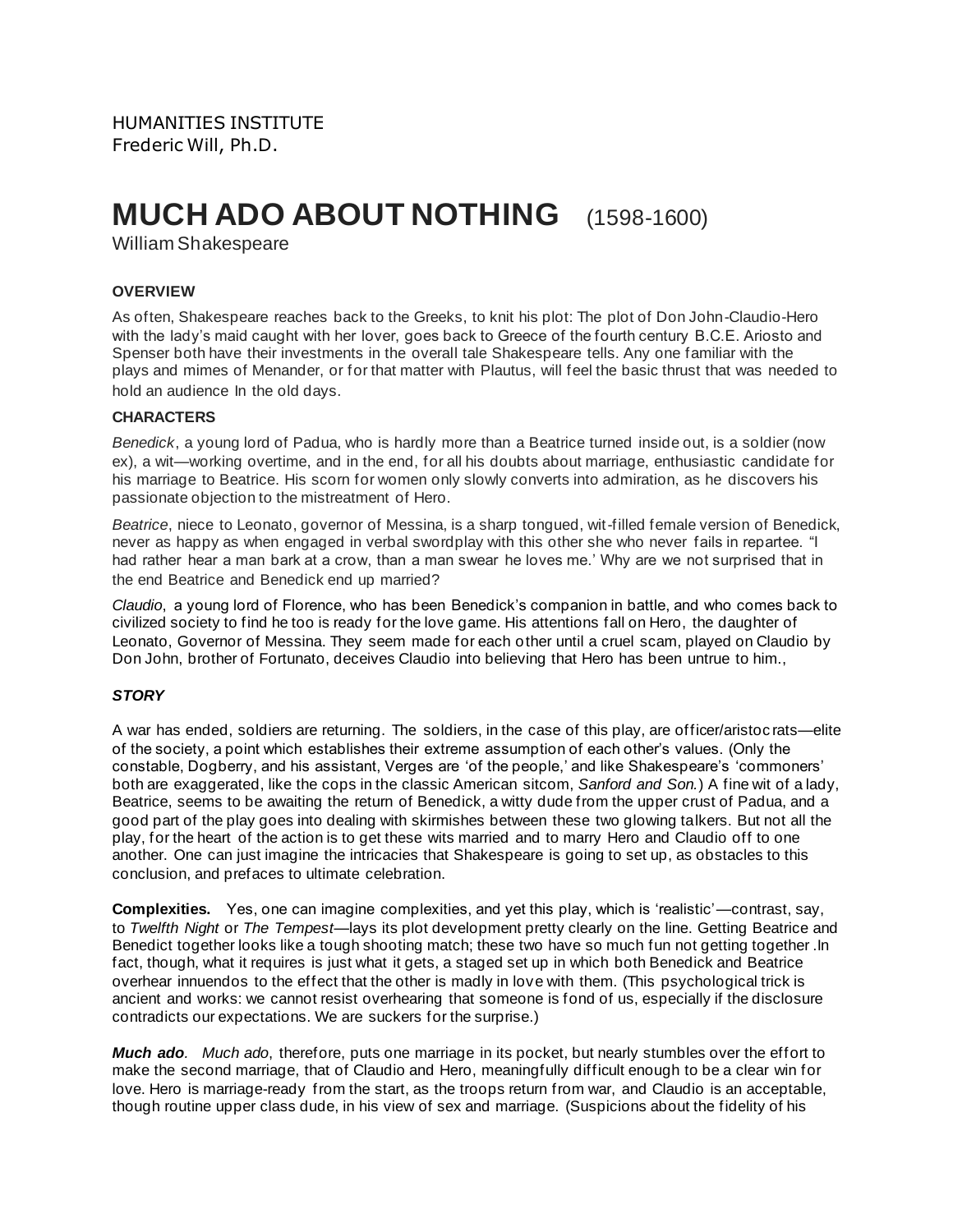fiancée are enough to turn him off her, nay make him humiliate her at the altar.) When the outrageously bad actor of the play, Don John, bastard brother of Don Pedro, engineers a plot, to let Claudio know by hearsay that his fiancée is cheating on him, Claudio has no equipment for analyzing the implications, but falls directly into shock and fury, then punishment, mode. He waits until the altar to declare his fiancée a strumpet, an allegation enough to send Don Pedro, Hero's father, into a coma of rage, and to a point where he himself, at the officiating Friar's suggestion, decides to declare his daughter dead —an allegation which promises to flush miscreants out of the bushes. That in the end Don John's evil plot, and the worms that furthered it, are exposed and excoriated, is effected just in time, for Don Pedro, Claudio, Hero, Beatrice and Benedick to celebrate a double marriage, their own, with all the due hilarity suppressed by contretemps broad enough to fill the play.

## **THEMES**

*Noting* According to phonetics, *nothing*, in 'Much ado about Nothing,' was pronounced like *noting*, in contemporary English. In fact from the start of the play Beatrice and Benedick are forever *noting* he world around them—'he wears his faith but as the fashion of his hat; it ever changes with the next block,' says Beatrice (I, 220), while Benedick soon treats us to 'in faith, hath not the world one man but he will wear his cap with suspicion? (I,199). What are these emblematic witticisms, which stipple the entire play, except notes on the world, passing angles of vision onto the brief scene we become for an hour— Shakespeare might have said. The whole play is involved with observations on the world, salty instagrams of time, carved in language.

*Language* From the start, the natural tone of Leonato's 'I find here that Don Pedro hath bestowed much honor on a young Florentine named Claudio,' to the concluding notes of Benedick, 'Think not on him til tomorrow. I'll devise thee brave punishments for him. Strike up pipers!' language rolls from its speakers like the meaning in the waves of the ocean, fluid, colloquial, and intact. Even Beatrice and Benedick, arch wits in language, miss no cue in their innuendo and artifice. They make wit seem as natural as Alexander Pope made it seem: 'art is but nature to advantage dressed, what oft was said but ne'er so well expressed.'

*Harmony* One of the fine harvest of television sitcoms to hit America in the late twenties was Seinfeld. Jerry Seinfeld, 'main character' and also very much Jerry Seinfeld as one might see him at a bookstore in Manhattan, killing a latte, was asked, on the show, what the show was about, and replied that it was about nothing. He was right. Nothing happened. He and Elaine and George sat in a coffee shop and talked about nothing. Shakespeare was a master of hearing the harmonies latent in the 'nothing man' answer to the question of what this or that is about. Nothing was not only—for Seinfeld and Shakespeare—the name of the game, but it was also the tonal oneness of great work, of which no part can be other or elsewhere than where it is.

### **CHARACTER ANALYSIS**

### *Benedick*

**Character** Benedick is an aristocratic military man, like Vronsky in *Anna Karenina*, who fights for his Governor or City State. In the present play he has just returned from the wars—Beatrice has just inquired after him—and without boasting feels himself a bit of a conquering hero. He is anxious to be home and enjoy the good life, as he rejoins his prewar comrades and girl friends, without, however getting within a mile of marriage, the very thought of which he abhors. He is the last character of whom we would have expected the rapid marriage conversion that strikes him at the end of the play.

**Parallels** Vronsky, in *Anna Karenina*, shares with Benedick the pizzazz of the handsome military man, a bit shallow on the inside but full of chest and medals.—though rarely as witty as Benedick himself, who bristles with repartee (the classical image of the *mlles gloriosus*, whom we meet in Menander and Plautus and Terence, and who is beautifully replicated in the satirical television comedy, *Gomer Pyle,*in which Gomer's pasteboard and rule-book captain is forever being pulled down by Gomer's rural 'aw gee' gaucheries.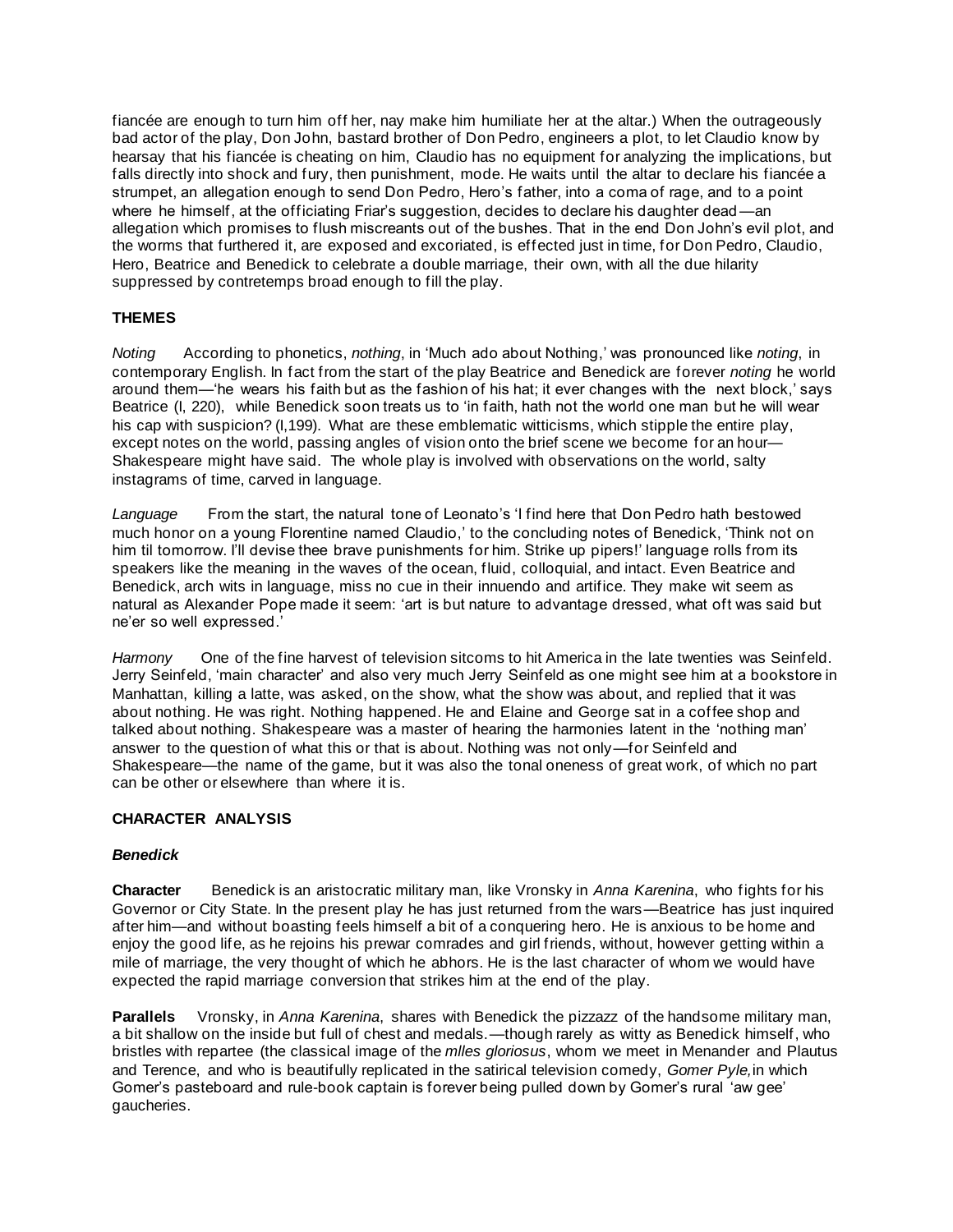#### *Illustrative moments*

**Hair splitting.** 'I noted her not, but I looked on her,' replies Benedick, to Claudio's question whether his friend had seen Beatrice. In other words, I did not 'pay attention to her,' she was not worth the attention. What is it that Benedick is doing, in this turn of *distinguos*? Is it that he is keeping his mind apart, holding off the commitment of himself in language?

**Dubious**. 'Hath not the world one man, but he will wear his cap with suspicion'? Benedick explains to Claudio the dangers of trusting, especially of women. This old saw, which is part of the very constitution of Benedick, makes him part of the persona of his time, one dubious about faith, medicine, and exaggerated hopes.

**Trusting.** 'Knavery cannot, sure, hide himself in such reverence.' Benedick's sober, and down to earth aside (as he trusts in Don Pedro's account that Beatrice is smitten with Benedick.) Bened ick, for all his wit and doubt, is a realistic man of this world, like Montaigne.

**Mirthful.** Surrendering to the marriage which he has so long professed to despise, Benedick wraps thing up, at the end, with a gay (classical sense) and doleful tribute to the topic of cuckoldry, which has hitherto spiced his remarks on the married condition.'There is no staff more reverend than one tipped with horn.'

#### *Beatrice*

Character Beatrice is the niece of Leonato, the Governor of Messina, a young woman borN to aristocracy, and no friend of clods or, it seems, military men; although we do notice, from her initial conversation with her uncle, her curiosity about one Benedick, and whether he has returned from battle. Having reacquainted herself with her fellow aristocrat, she finds herself increasingly fascinated by his ability to meet her often contemptuous mockery with slicing repartee of his own. Fascinated, but distant, she lets herself gets drawn toward Benedick until flattering words, overheard, induce both Beatrice and Benedick to realize they are in love with one another. They marry!

**Parallels** There are many sassy shrews in Shakespeare—and in world arts. (Beatrice might be one, but maybe not. ) Might one not start with Antigone, skip to the shrew-taming of Shakespeare's The Taming of the Shrew, then to the world wide setting of shrew-taming, in which shrew-taming frequently plays the role of 'making the bitch comply,' adopting, in certain fourteenth century Hungarian folktales, themes involves the explicit sexual debasement of the new bride.

#### *Illustrative moments*

**Misandric.** Who else but Beatrice would ask 'Would it not grieve a woman to be overmastered by a piece of valiant dust?' The atmosphere of returning warriors, with their hoopla of medals, their in talk, and their general depreciation of women, is pure trash to this woman.

**Harsh.** Even after having declared her love for Benedick, Beatrice rejects sweet speech from him: 'Foul words is but foul wind, and foul wind is but foul breath, and foul breath is noisome.' She wants revenge for Hero, and she wants it now.

**Self-aware.** 'I was born to speak all mirth and no matter,' to Don Pedro, as he attempts to woo her. Beatrice knows herself, even as she speaks with seeming recklessness to those she is involved with.

**Susceptible.** In the end, having been converted to the idea that Benedick loves her, Beatrice believes for the first time that she could be lovable. She too can become a victim of self -love.